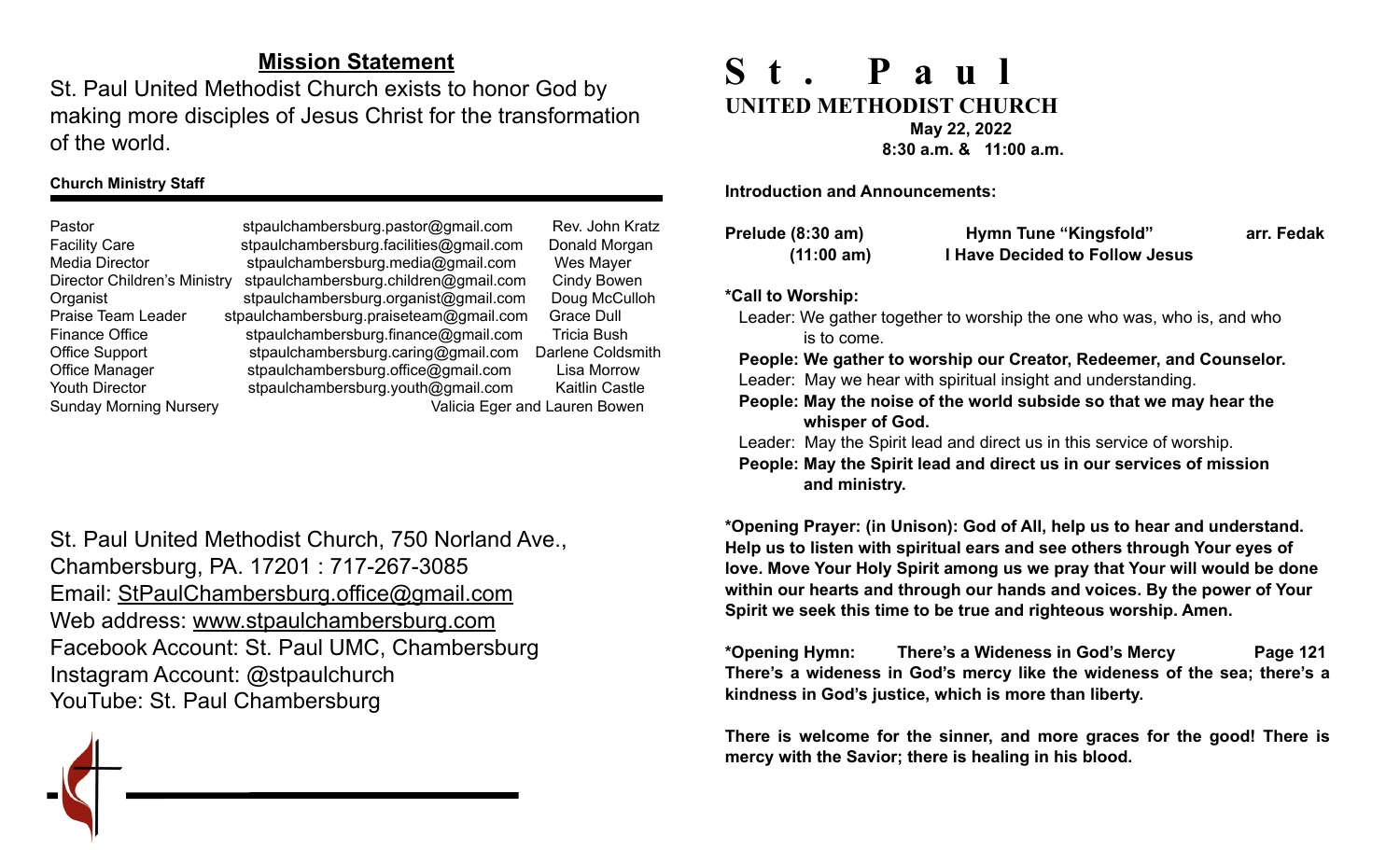**For the love of God is broader than the measure of our mind; and the heart of the Eternal is most wonderfully kind.**

**If our love were but more simple, we should rest upon God's word; and our lives would be illumined by the presence of our Lord.**

**First Lesson: Acts 16:9-15**

Leader: The word of God for the people of God. **People: Thanks be to God.**

| Anthem:                      | He Is Able to Deliver Thee | Ogden |
|------------------------------|----------------------------|-------|
| <b>Prayers of the People</b> |                            |       |

#### **The Lord's Prayer (in unison):**

 **"Our Father, who art in heaven, hallowed be thy name. Thy kingdom come, thy will be done on earth as it is in heaven. Give us this day our daily bread. And forgive us our trespasses, as we forgive those who trespass against us. And lead us not into temptation, but deliver us from evil. For thine is the kingdom, and the power, and the glory, forever." Amen.** 

#### **Gospel Lesson: John 14:23-29**

 Leader: This is the Gospel of our Lord. **People: Thanks be to God.** 

Hymn of Praise: Jesus Calls Us v. 1, 3, 5 Page 398 **Jesus calls us o'er the tumult of our life's wild, restless sea; day by day his sweet voice soundeth, saying "Christian, follow me!"**

**Jesus calls us from the worship of the vain world's golden store, from each idol that would keep us, saying, "Christian, love me more!"**

**Jesus calls us! By thy mercies, Savior, may we hear thy call, give our hearts to thine obedience, serve and love thee best of all.**

Today's Sermon: "About Listening" Pastor James Fox

### **The Affirmation of Our Stewardship**

| Offertory (8:30 am) | <b>Prelude in E Minor</b>                    | by J.S. Bach |
|---------------------|----------------------------------------------|--------------|
|                     | (11:00 am) Let Us Talents and Tongues Employ |              |

**\*Congregational Response No. 95**

#### **\*Prayer of Dedication:**

**To You and You alone Almighty God we yield these tithes and offerings. Use them we ask in Jesus name that others would hear Your voice, follow Your call, and give their lives for all eternity into Your care. Bless these gifts and the givers with Your Spirit of power and grace we ask in Jesus' name. Amen.**

**\*Closing Hymn: Spirit of God, Descend Upon My Heart v. 1, 3, 5 Page 500 Spirit of God, descend upon my heart; wean it from earth; through all its pulses move; stoop to my weakness, mighty as thou art, and make me love thee as I ought to love.**

**Hast thou not bid me love thee, God and King? All, all thine own, soul, heart and strength and mind. I see thy cross; there teach my heart to cling. O let me seek thee, and O let me find!**

**Teach me to love thee as thine angels love, one holy passion filling all my frame; the kindling of the heaven descended Dove, my heart and altar, and thy love the flame.**

**Benediction** 

Postlude (8:30am) The Rejoicing arr Callahan